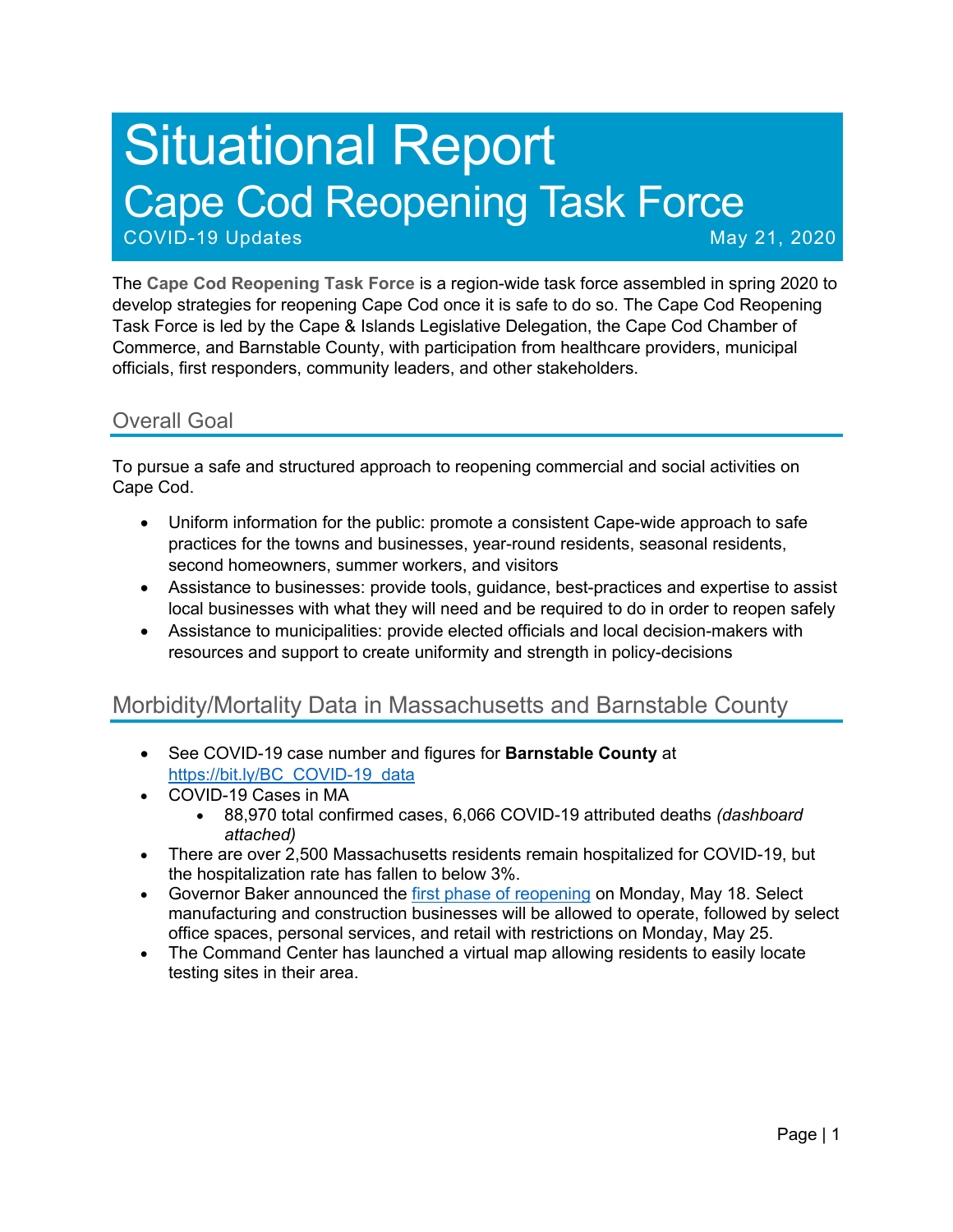### Latest Guidance from State Government

- Reopening Phase 1 officially began on May 18. Reopening phases are set to last no less than three weeks, minimum, pending favorable health trends. Select businesses allowed to reopen.
- Sectors allowed to reopen must abide by mandatory safety standards, publish a plan to implement and maintain these standards, and are subject to intervention by local boards of health if found to be non-compliant.
- Emergency childcare centers are operating at 35% of their capacity. When operating at full capacity, they can provide childcare to 10,000 children statewide.
- Beach guidance calls for maintaining 6 ft. distancing while walking; 12 ft between towels
- Sector-specific guidance on hotels, lodging, and restaurants will be available in advance of phase 2. We expect further sanitation protocols and capacity limits, among other restrictions.
- Unemployment claimants who are eligible for extended benefits under Pandemic Emergency Unemployment Compensation (PEUC) are now able to claim through UI online

#### Actions Taken to Date

The Cape Cod Reopening Task Force convened in late April and meets twice a week. The Task Force has completed the following:

- Received and reviewed 511 responses to business impact survey
- Arranged meeting with EEA Sec. Kathleen Theoharides to discuss Phase 1 beach guidance and provide town managers with an opportunity to ask enforcement questions
- Developed an easy-to-access website for up to date reopening information for Cape Codders, towns, businesses and public to access guidelines and resources
- Updated guidance for seasonal residents and visitors through the remainder of reopening Phase 1

#### Next Action Steps for the Task Force

- Draft signs and communication resources for local authorities to enforce uniform beach guidance
- Flag concerns from retail, hospitality, and tourism to the Governor's re-opening advisory board in advance of Memorial Day weekend
- Continue to review any changes to state directives related to reopening
- Work with local boards of health to synchronize beach guidelines and enforcement practices across towns

#### Submit Comments

The public is invited to submit comments to the Task Force. Comments will be reviewed and taken into consideration as the Task Force develops a reopening report. Comments can be submitted online at https://bit.ly/CCRTF